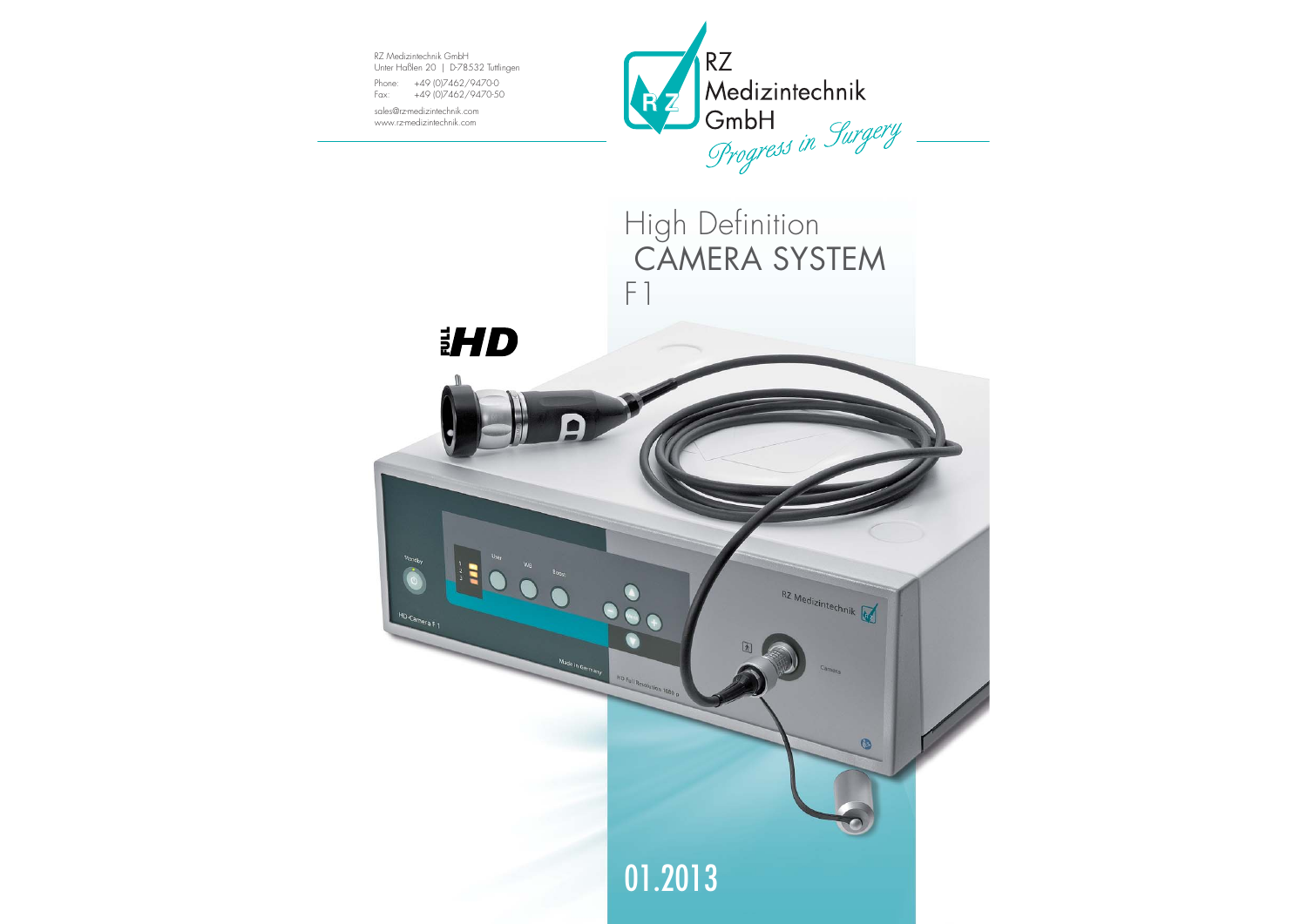## HIGH DEFINITION DIGITAL CAMERA SYSTEM

Wide input/output possibilities on the back

The new F1 Camera system fullfills the need of high resolution in Video Endoscopic Surgery. Thanks to Full HD resolution combined with newest technology this camera generates cristal-clear images with highest attention to detail that allows better diagnostics and efficient surgery.

- Full HD resolution 1920 x 1080
- High speed shutter
- Multilingual menu
- Remote camera head

I 300-001-600

HD Camera F1

HD-Camera F 1

TV Adapter C-Mount, soakable



I 300-001-610 Footswitch for HD Cameras, cable length: 2m

RZ Medizintechnik

 $\circledcirc$ 



Optional Accessories:

 $\sqrt{\lambda}$ 

Delivery contains:



**SDI** YPbPr / RGB **SERVICE VIDEO** DVI I DVI II

- CCU Camera head with 3m cable
- Mains cable Y/C cable BNC cable HDMI DVI cable
- HDMI cable RGB cable User manual



I 300-001-615 Title generator keyboard, waterproof IP68 US-Layout, PS/2 Connector, cable 1.8m Color: grey, 305x140x15mm, 600gr.